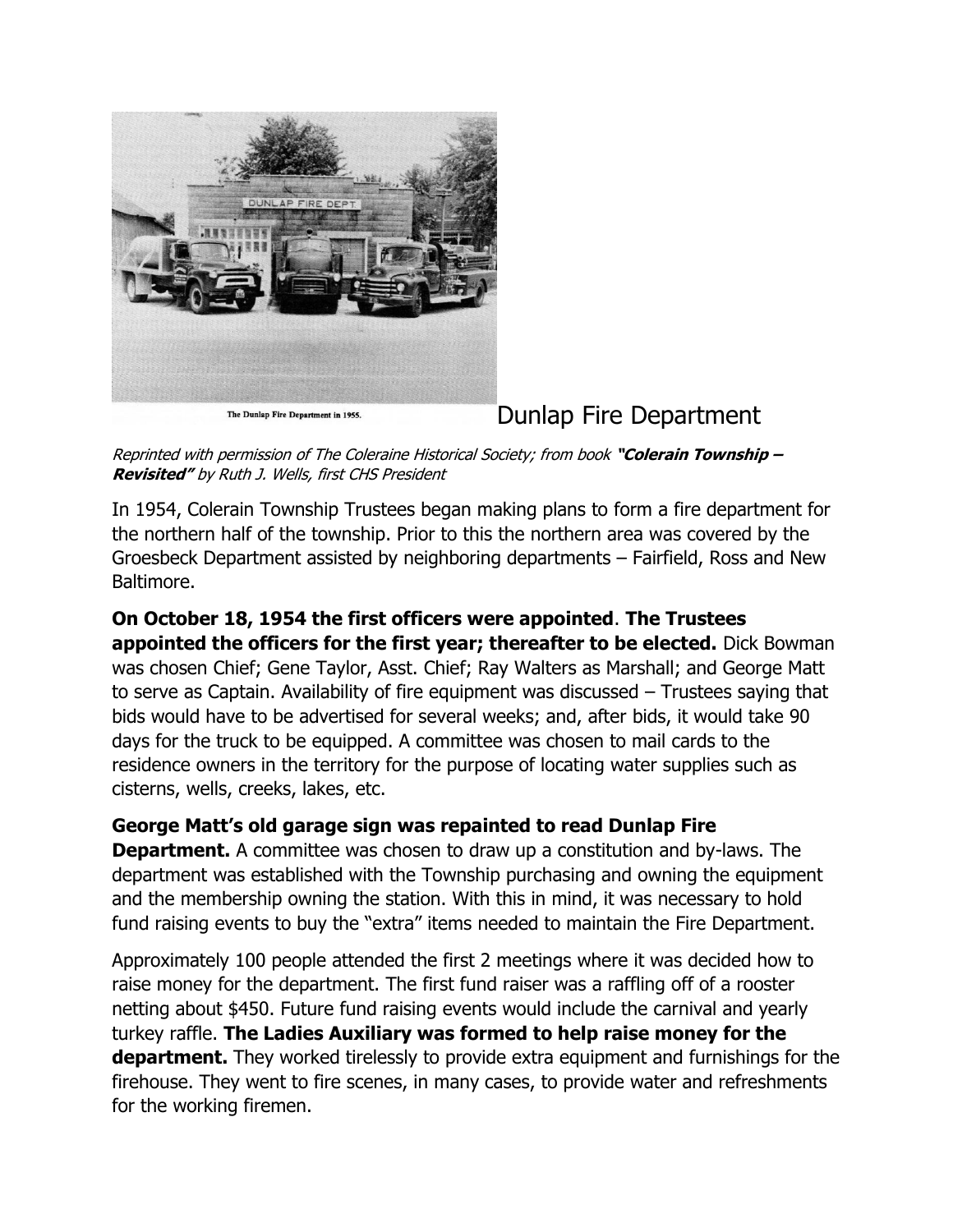**The site chosen for the Dunlap Fire Department was at the corner of Kemper Road and Colerain.** In February 1955, the department membership was set at 40 with 10 substitute firemen. In March a tower to mount a siren and hang hose was planned. A block tower was erected at a cost of \$250. Also the Township purchased a John Bean pumper.

**The first 2 fire calls were received on July 17th**. They were received at the station. There were 4 phones located in neighboring residences and a fifth located at the fire house. When an operator received a call for the Fire Department, all 5 phones would ring – "we guarantee an answer because someone will be at one of these residences at all times". When it was clear as to the location of the fire, the siren woul by activated by the one receiving the call merely by pressing a button next to the phone. When a minimum of 2 firemen were available, a pumper would leave for the scene of the fire. Any additional firemen who came to the firehouse, looked at the call board and responded to the fire in their personal vehicles.

The Call Board was located in the alarm room. Next to it was a filing bin which held cards with the addresses of all residents in the area. Every piece of propertyin the area was registered with the department. On the registration cards was information such as: the main power switch to the house, water supplies, and other information that might help or hinder the department while fighting a fire. On this card was also a map of the shortest route to the property. The cards were filed by property numbers. Smaller bins were also located by the call board and were placed alphabetically by property owner names. This system was used to check and double-check so mistakes were not made in response.

Upon arrival of the new pumper, drivers were assigned and crews were made up for each driver. Dates were set up for each driver to take his crew on practice runs. These crews were set up regarding day or night availability.

In January of 1956, it was announced that the Trustees had located and purchased a 1953 GMC cab-over, engine cab and chassis. From then until completion, the members hand built the compartments, tank, and apparatus onto the truck making it the first Dunlap water tanker. This was a 1200 gallon capacity tank.

Later in 1956, the members of the department took the Ohio State Department of Education training program, completing it in October. At this time **the Dunlap Fire Department received its Class "A" rating. This was a first for a rural Fire Department in Hamilton County;** as at the time there were only 10 Class A fire departments in the State of Ohio. This was quite an accomplishment given the short time the Fire Department had been in existence.